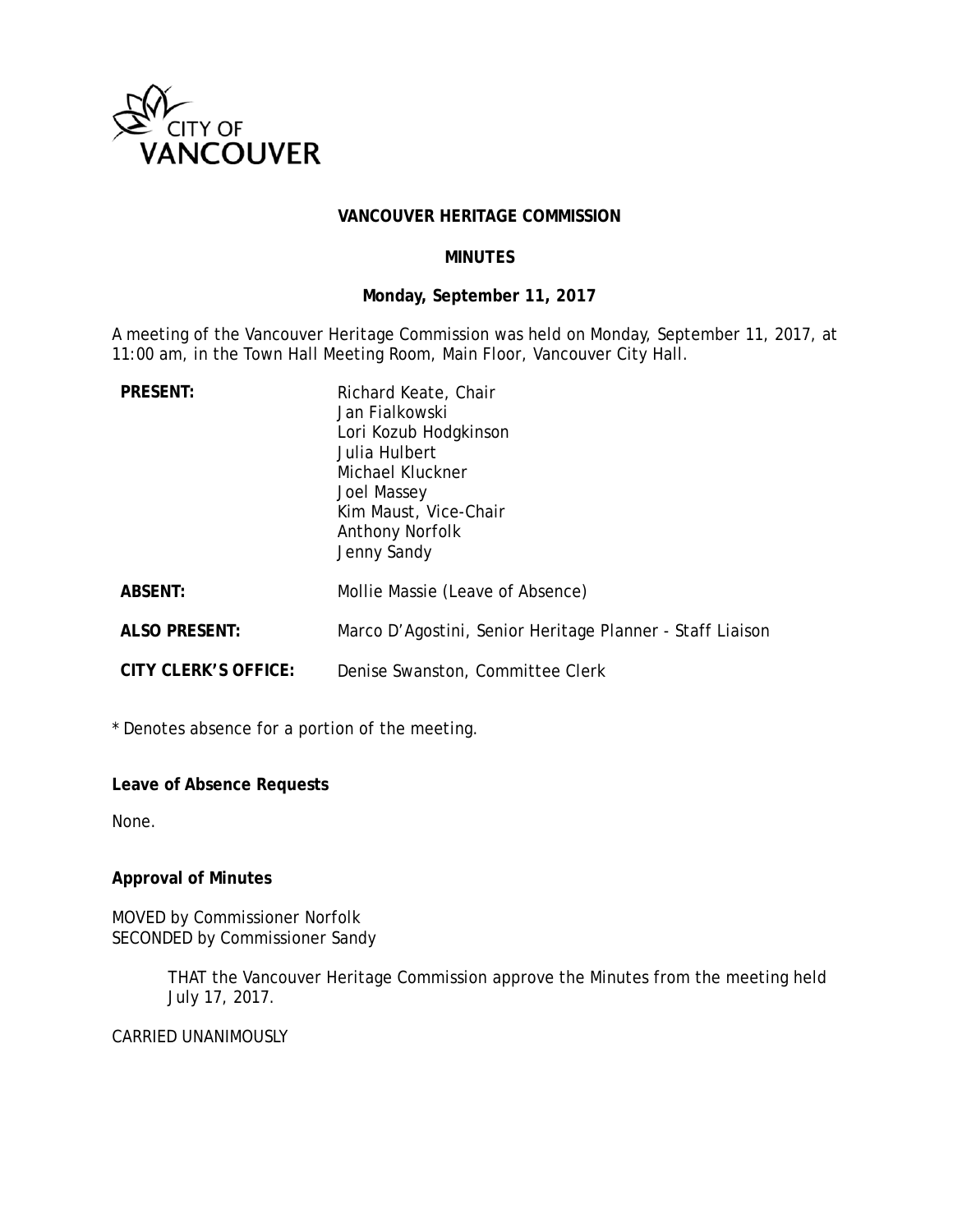# **1. Business Arising from the Minutes**

None.

- **2. Conservation Review**
- **(a) 2040 Columbia Street Lougheed House VHR: 'C' (proposed)**

**Staff:** James Boldt

**Applicants:** Sandra Moore, Birmingham and Wood Architects Planners Omar Arbel, Omar Arbel Office

James Boldt, Heritage Planner, along with the applicant team and owners, provided a summary of the application, noting the Statement of Significance (SoS) will be going to the SoS subcommittee, however due to time, has presented at this meeting in advance. The following was discussed:

- Basement bicycle storage and shower facilities for staff
- 1 loading bay
- Landscaping and courtyard
- Heritage retention
- Desire to keep manufacturing and production local
- Intent to contrast original building with new larger modern structure

The Committee provided favourable comments and following discussion it was,

MOVED by Commissioner Kozub Hodgkinson SECONDED by Commissioner Fialkowski

> THAT the Vancouver Heritage Commission supports the application to rehabilitate the Lougheed House at 2040 Columbia Street and add a new 30' x40' infill jewelry manufacturing building on the small 30.5' x 97' lot with no lane, noting the following:

• The new infill has a sympathetic and simple unique elegant design that fits in well on the site.

FURTHER THAT the Vancouver Heritage Commission supports the conservation plan.

# CARRIED UNANIMOUSLY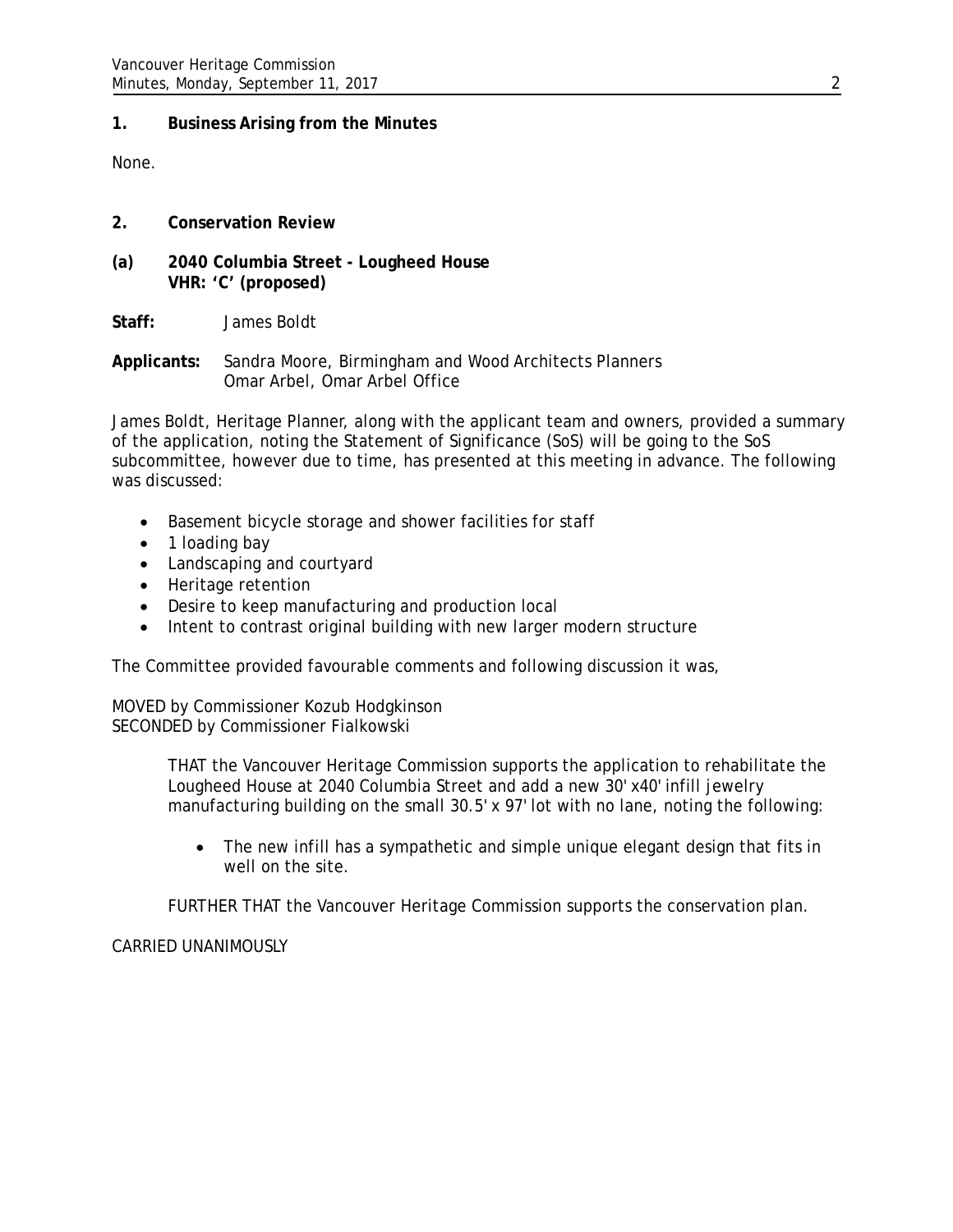## **3. 2017 Heritage Awards**

#### MOVED by Commissioner Maust SECONDED by Commissioner Fialkowski

THAT the Vancouver Heritage Commission rescind the resolution passed by the Commission on July 17, 2017 regarding the 2017 Vancouver Heritage Awards, as said resolution was unclear with respect to the recommendations being approved by the Commission; and

FURTHER THAT the Vancouver Heritage Commission approve a consolidated version of the initial Consultant's Report, with the omission of number 11, that more clearly outlines the recommendations of the Commission (copy on file).

## CARRIED UNANIMOUSLY AND BY THE REQUIRED MAJORITY

## **4. New Business**

- **a)** Marco D'Agostini, Senior Heritage Planner, Staff Liaison, introduced the Commission to Helen Cain who will be replacing Tanis Knowles-Yarnell until her return.
- **b)** Mr. D'Agostini provided an overview of upcoming Heritage related items going forward to Public Hearings later this month and provided a summary of the Heritage Density Bank.

MOVED by Commissioner Sandy SECONDED by Commissioner Kluckner

> THAT the Vancouver Heritage Commission approves Commissioner Kim Maust to speak on behalf of the Vancouver Heritage Commission in support of the proposed Heritage Density Program at the Public Hearing scheduled for Tuesday, September 19, 2017.

## CARRIED UNANIMOUSLY

- **c)** Mr. D'Agostini noted Character Home Zoning Review for all single family zones allows for increased density and infills as a way of providing incentives for pre-1940's home retention. Proposed amendments to the Zoning and Development By-law to enable these incentives have also been referred to Public Hearing and will be considered by Council on September 19.
- **d)** It was noted that work on the Heritage Action Plan is ongoing and will be coming back to the Commission with regular updates.